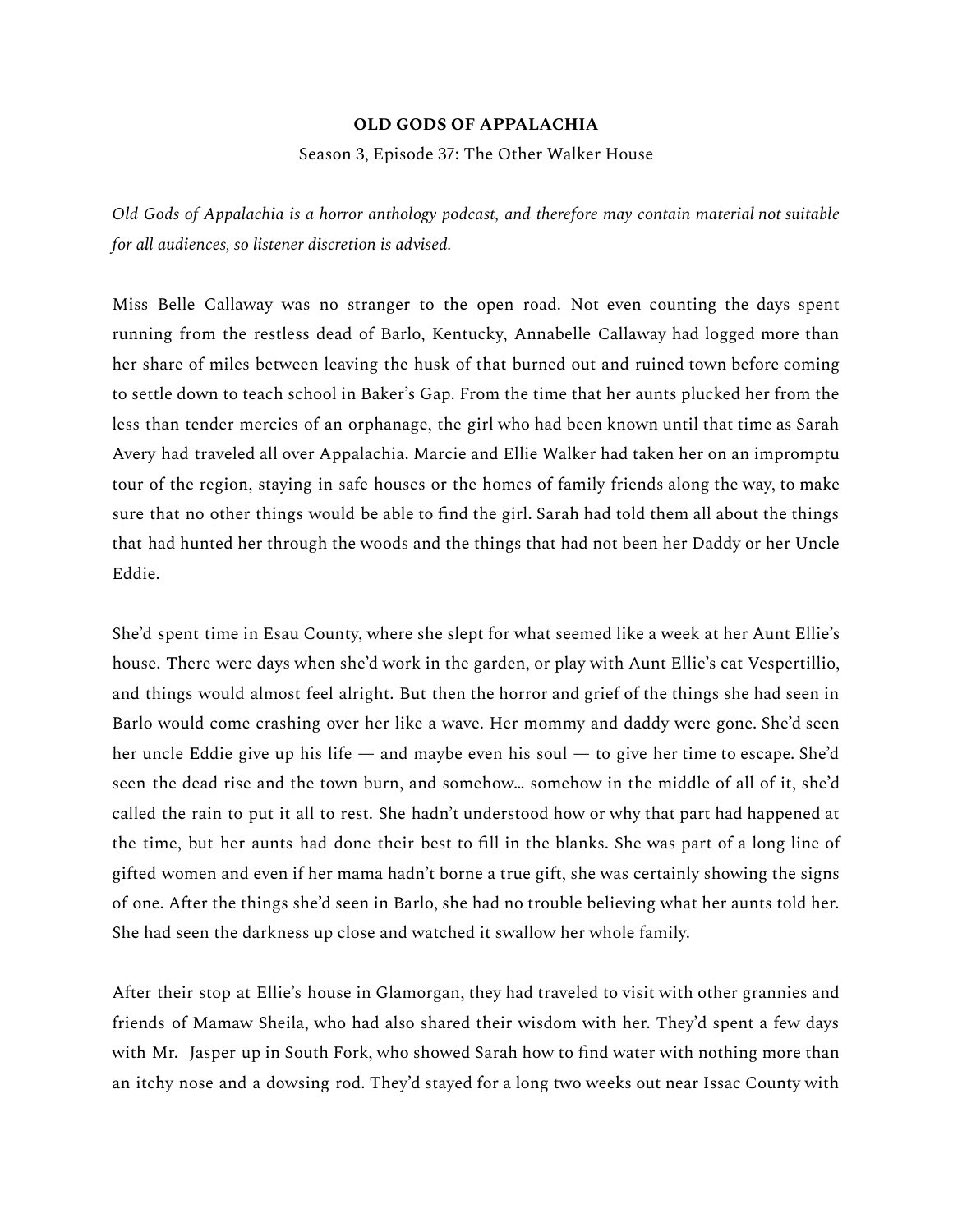Miss Hester, who Aunt Marcie had known before she'd moved to Tennessee to open the house in Baker's Gap. Miss Hester was a kind woman with short black hair who seemed cut from much the same cloth as her aunt Marcie. Miss Hester had a large collection of pistols, rifles, and long pointy knives that she had shown off to Aunt Marcie with great pride. Sarah had learned a lot about how to kill or unmake the things that come from underneath the mountains from Miss Hester in those two weeks. Miss Hester had also talked a lot about her own mamaw, who she called Granny Alice. Granny Alice kept a place just on this side of Hazard, Kentucky, where she took in young folks with the true gift who'd lost their families one way or another and helped them sort themselves out. Miss Hester had offered to write to her mamaw and ask if she had room for one more, but Ellie and Marcie had demurred. Sarah still had a family, they told her —no offense to Granny Alice.

As Sarah grew older, Aunt Marcie would send her to visit with cousins and other family members who helped her pursue a more mundane sort of education, working on farms and learning about the breeding of stock and the tending of crops. When she was older, she had taken correspondence courses in literature and mathematics, and thus gained her credentials to teach in a classroom. At the wizened old age of 17, Sarah Avery rechristened herself Annabelle Calloway — a name chosen in memory of her own schoolteacher Annie Messer and her best friend Daniel Calloway, and which would offer her a measure of anonymity and protection from anyone or anything who might come looking for the last Avery girl.

West Virginia had been good to her, but she missed the company of the women who'd been there for her when no one else was, so she moved to Baker's Gap to answer an advertisement to teach at the local school. She settled into the house provided for the schoolmarm and had stayed in touch with her mother's sisters, but had done so somewhat discreetly, disclosing their blood relation to only a select few who would need to know. Until now she had managed, with a few notable exceptions, to avoid any of the dark and shadowy business that seemed to seek out those bearing Walker blood. She had been determined to live a quiet life — teach the children of the town their three Rs and be content. Up until this point, she'd mostly got her wish. But now, the road was calling again, and Belle Calloway had to answer.

[ "The Land Unknown (The Pound of Flesh Verses)" by Landon Blood ] *These old hills call*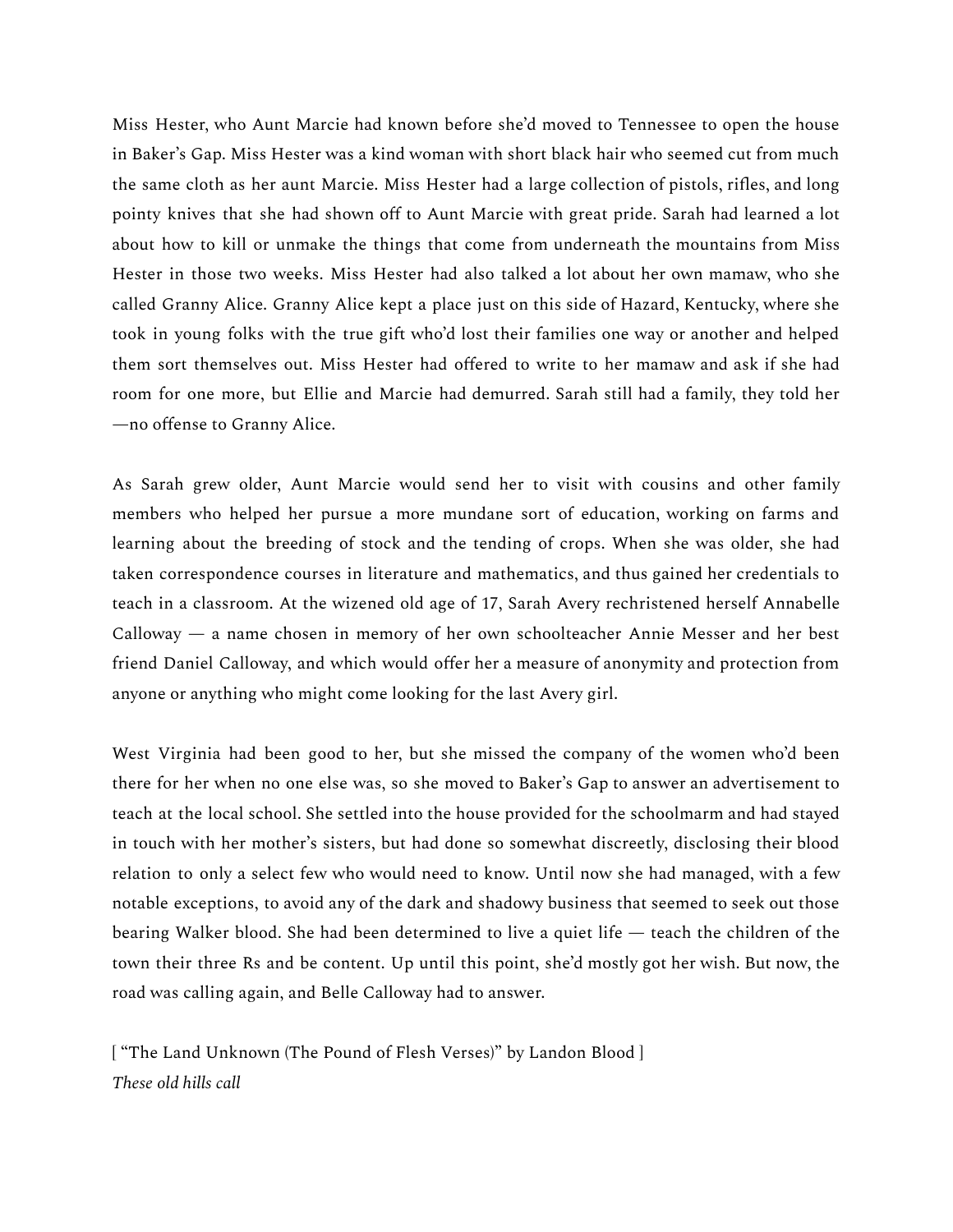*For the blood of my body A pound of flesh for a ton of coal So down I go Into a dark hell waiting Where lungs turn black and hearts grow cold*

*And I'll take to the hills and run from the devil Into the dying sun Something wicked my way comes And tread soft, my friend, into these shadows Where the old ones roam For in these hills we die alone*

In all her travels, she had never been to her mama's hometown of Tourniquet. There had never been a reason to go. By the time she'd been old enough to know the truth about her family, Tourniquet wasn't even a town anymore, just the name of an awful place that her mommy and daddy had left to start a new life. Now here she was, less than a mile from the beast that birthed her whole bloodline into the world. Tourniquet had stood empty for more than ten years, and no passenger rail had run since long before that. Her aunt Marcie had arranged for Mr. Blevins to drive her up the newly opened route 23, turning off onto the county road to the courthouse from whence the notice of the town's demolition had come.

The man behind the counter seemed surprised that a young woman would be answering the notice. He told her that a handful of men from various coal companies had come and gone in the past few months, but only one other family had replied to the notices, and they'd stopped in on their way up to Tourniquet a few days prior. He doubted there'd be anyone up there at all by the time she got there today. Was she sure she felt safe going up there alone? Belle assured him that she had someone driving her up to the house, and the clerk shook his head. "Oh no, no honey, you might be able to get a vehicle up onto the main drag, but if you try to go back on some of them old back roads, where the private houses was? You're practically begging to get stuck in a ditch or swallowed up in a sinkhole. You be careful up there, Miss. Remember, the county ain't responsible for any injuries or anything else that might happen up there. You don't wanna be out after-dark up that way either. No telling what might be out in them woods nowadays."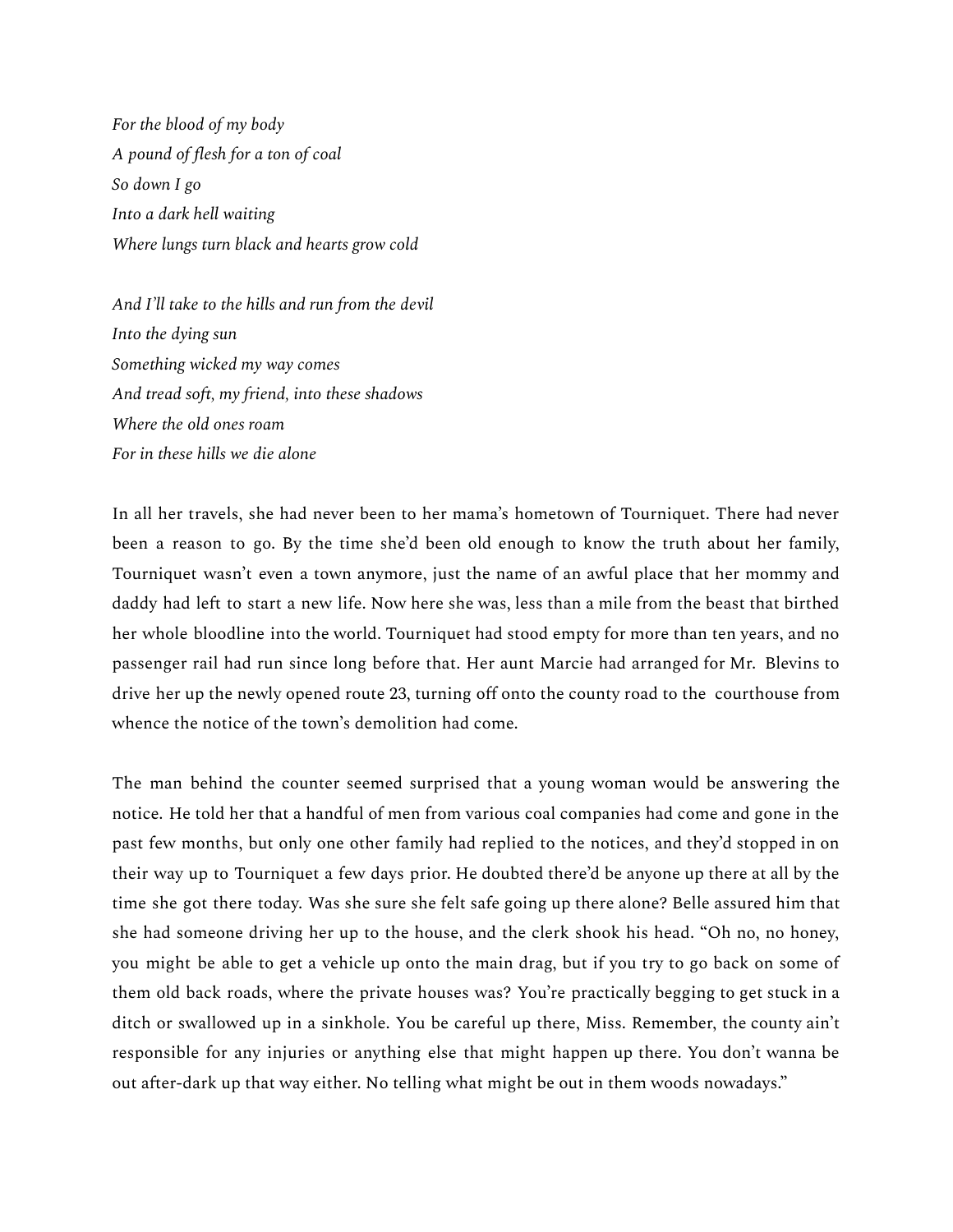The main road into town had once been paved with smooth black asphalt pulled dark and soft from the grahamite mines a few counties north. It had been a marvel of modern infrastructure at the time, but now it lolled like a desiccated black tongue from the mouth of a corpse. Her mind couldn't help but wander to her last memories of Barlo, comparing that living nightmare to the withered husk of a town that lay before her. But Barlo had been a town pulled screaming into hell, filled with the stench of burnt flesh and the agonized cries of her dying neighbors as the wronged dead took their vengeance on the place and the people who had sent them to die in the dark. Tourniquet was more like finding old bones in the woods. You could tell something had died here by the scattered pieces and maybe the smell, but you were probably never going to know the true horror of what had happened. You were probably better off not knowing.

Most of the structures that composed what was left of the main drag wouldn't need much help from any demolition team. Apart from a few brick buildings, most of the old saloons and ale houses had suffered some form of damage over the years, be it at the hands of vandals and looters, or the occasional fire not quite snuffed out by careless squatters. None of these abandoned places interested Miss Belle though. Marcie had drawn her a clear and carefully annotated map that directed her away from anything that resembled a street onto the quiet, shaded side roads that led away from the still, blackened heart of this place and out into the thin vestiges of the Green. It didn't take her long to find it: a prim house, with a high porch and dark gray walls that had faded in the sun and been to a lighter shade by time, but which still matched the description passed on to her by her mother's sister.

Belle could feel her family here. The wards that surrounded the Walker House in Baker's Gap felt like a welcoming embrace to her. The times she visited there felt like coming in from playing down by the creek to a warm supper on the table and the sound of her mama calling her daddy and Uncle Eddie to come eat. She knew now it was because her aunts had not only saved her from an awful fate back at the Home, as it was called, but because they'd been there for her birth. Had set the wards around Mama and Daddy's house. Had performed the rites that had eventually avenged her mother's death at the hands of whatever had done for her. The Walker House felt like home to her because the same love and life was poured into the wards protecting both. Belle could feel an echo of that power here. It felt a little different, like the difference between her mama's cornbread and Aunt Ellie's cornbread. One was a little drier and one was a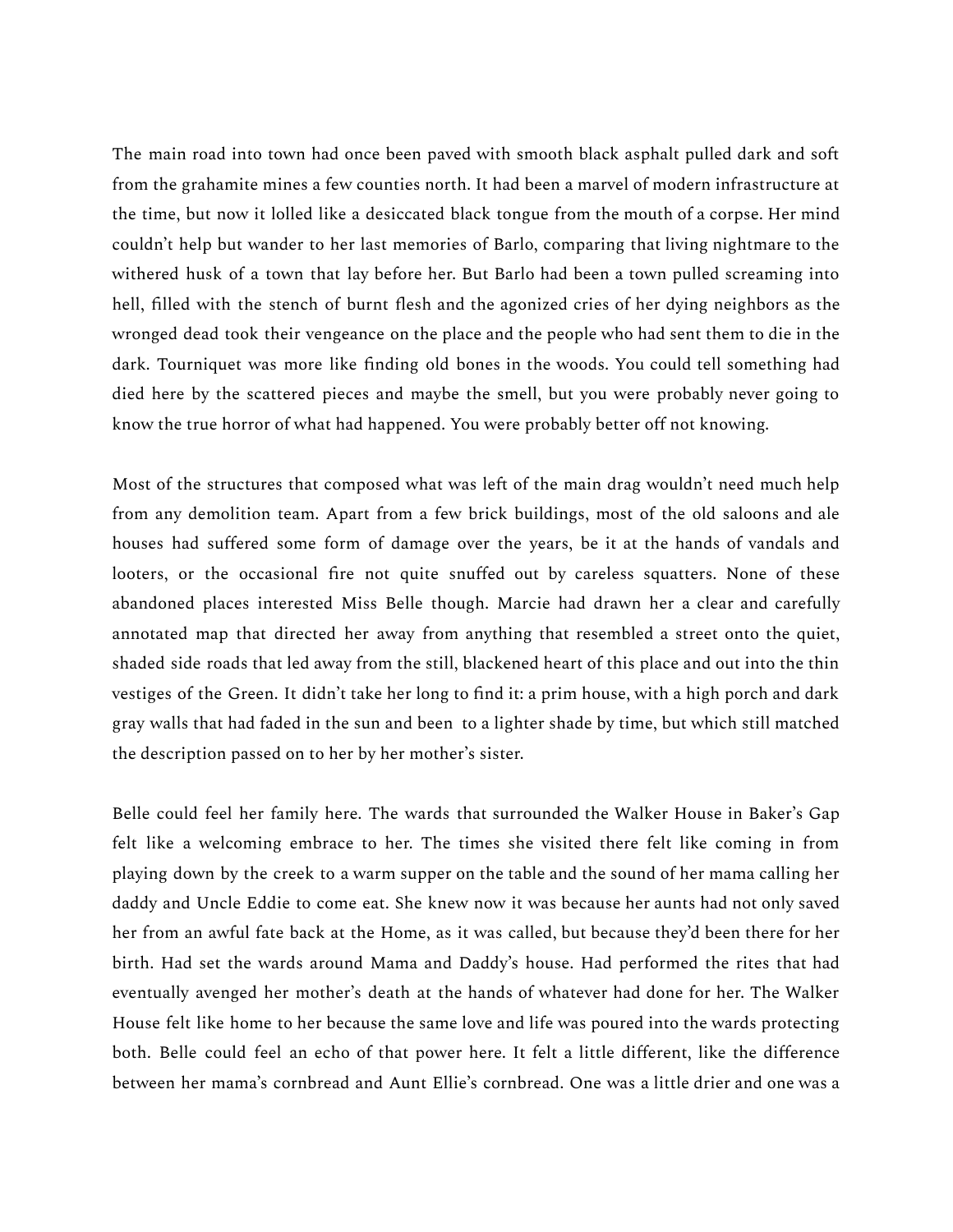little softer, but either one would make your bowl of soup beans a thousand times better if you crumbled it into them all the same.

The walk up to the steps of the porch was made of four large, flat rectangular stones cut and laid out like a proper sidewalk. Belle bet if you flipped them over they'd be rife with sigils and workings that were even now keeping the house safe. You see, while other buildings within the bounds of Tourniquet were like rotten teeth jutting up through a dead man's jawbone, Miss Sheila's Charm School for Well Instructed Ladies stood like a long-sealed hope chest gathering dust in a spinster's attic. The windows were all intact. The porch steps were not rotted through nor broken. The rocking chairs on the front porch were weathered but still looked stout and functional. The front door stood dust covered but untouched, its rich, dark wood grain evident in the afternoon sun. The Charm School looked for all the world like a fine hotel that had closed for the season more than anything else.

Belle Calloway stepped to the first of the four stones of the path to the porch and said, as her aunt Marcie had instructed, "The first day was the same as the last. The house is empty, but there is hope." The air shifted a bit. A breeze blew, and the light in the shaded yard dimmed slightly.

Belle stepped to the next stone and felt it pulse with power beneath her as her heart began to race, and called out, "Gerald was loved and John was kind." The overgrown yard seemed to inhale and hold its breath around her as she spoke. Her first words had announced her presence, but this litany — which Marcie made sure she could recite from memory and would not explain — had gotten the place's attention. She felt as though she had woken a bear… or something much, much bigger.

She swallowed hard and stepped to the next stone, and went on, "Nathaniel wasn't worth two shits. Theodore lied at the end, and we don't talk about Kenneth." Something moved in a second storey window and drew her eyes upward. One of the old rocking chairs on the porch began to gently see-saw back and forth as if occupied.

Marcie had told her how the house's wards might respond, and that she had to be ready. She stared at the rocking chair, as if addressing its occupant and stated plainly, with only a slight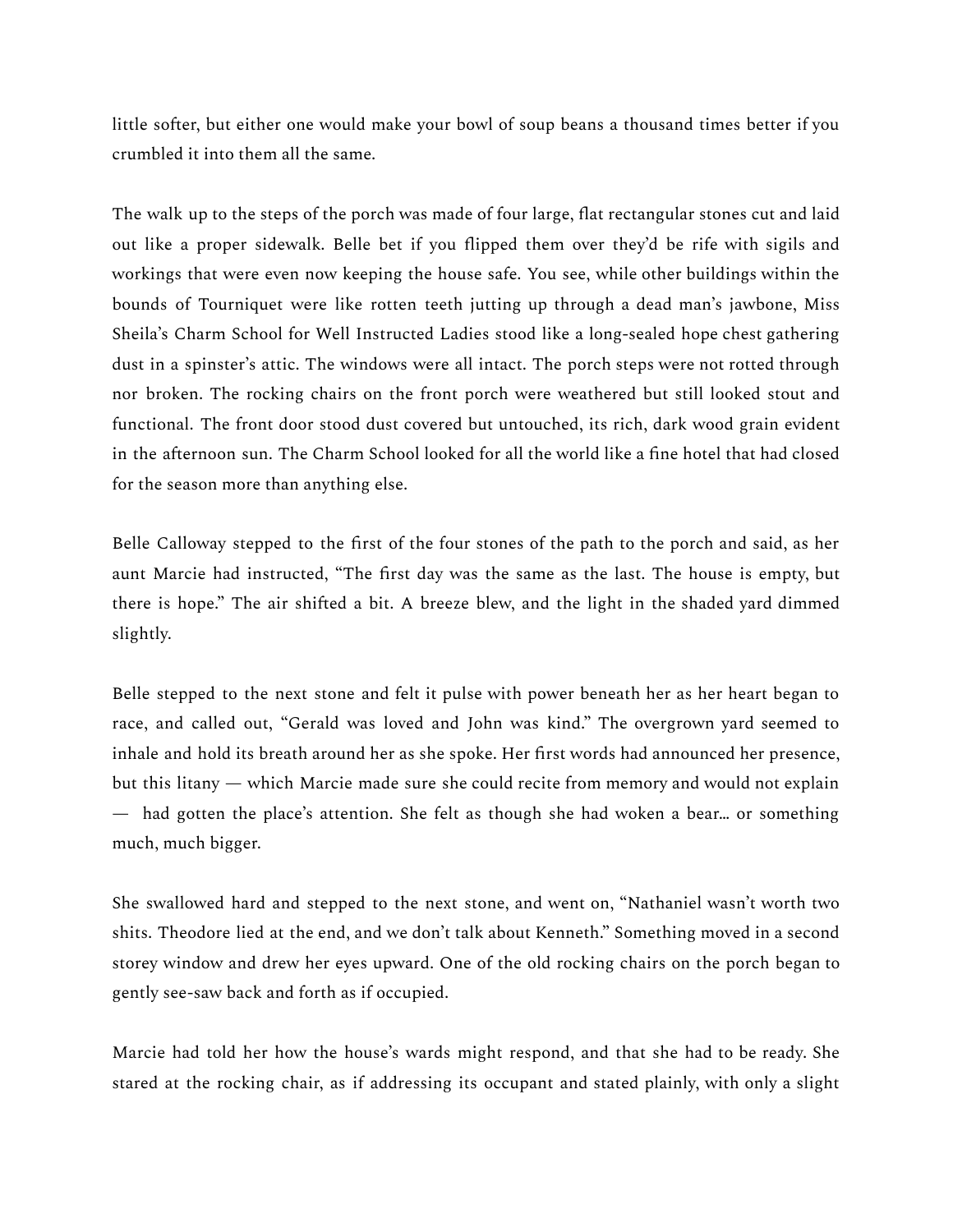quiver in her voice: "John-Phillip left his knife, and Harry died too young He'd probably have been proud."

A tension built in the air around her, the curious pull she'd feel sometimes before a storm broke over the valley back in the Gap — that pull she felt that last awful night in Barlo when the rains come. Before anything else could happen, Belle stepped forward onto the final stone and said as confidently as she could, "The last day has come, and it's the same as the first, but there is hope. I beg sanctuary and succor, and claim both by right."

Belle then pricked the pad of her thumb with the short-bladed knife she carried, and squeezed out a fat drop of rich red blood, and let it fall onto the fourth and final stone. The breath the overgrown yard had been holding seemed to release, and the tension in the air and behind her eyes ebbed away. There was a click, and the front door to Miss Sheila's Charm School for Well Instructed Ladies swung open.

The foyer was almost as striking in its forsaken state as it was when the Charm School was in its heyday. Polished wood floors stared up through a shroud of dust, and the walls gleamed with ivory and gold flake wallpaper that spoke to an elegance far removed from the deep mines of West Virginia. Belle carefully made her way through the rooms of the first floor. She tried to imagine them full of folks dressed as nice as they could be and out for an evening of fine entertainment, while keeping her eyes and ears sharp for anything that might be a threat or an item of interest. The grand sitting room with its player piano hidden beneath a white canvas drape seemed to cry out for folks to take to the empty floor and dance. Most of Sheila Walker's furniture had been sold at auction when the house closed, or else passed on to family and friends elsewhere in the wide world. The side rooms where men once sat with cigars and bourbon and beautiful girls sat empty and cold as closets without clothes, the wall hangings and fine rugs long since rolled away and disposed of.

Belle could sense something watching her, could feel the same presence that flitted from the upstairs window, that had held its breath until she spoke the right words and shed her own blood to prove her birthright to purchase entry. The Charm School — the house itself — was watching her as she moved from empty room to empty room, until she finally found the staircase. Two flights up, one flight down.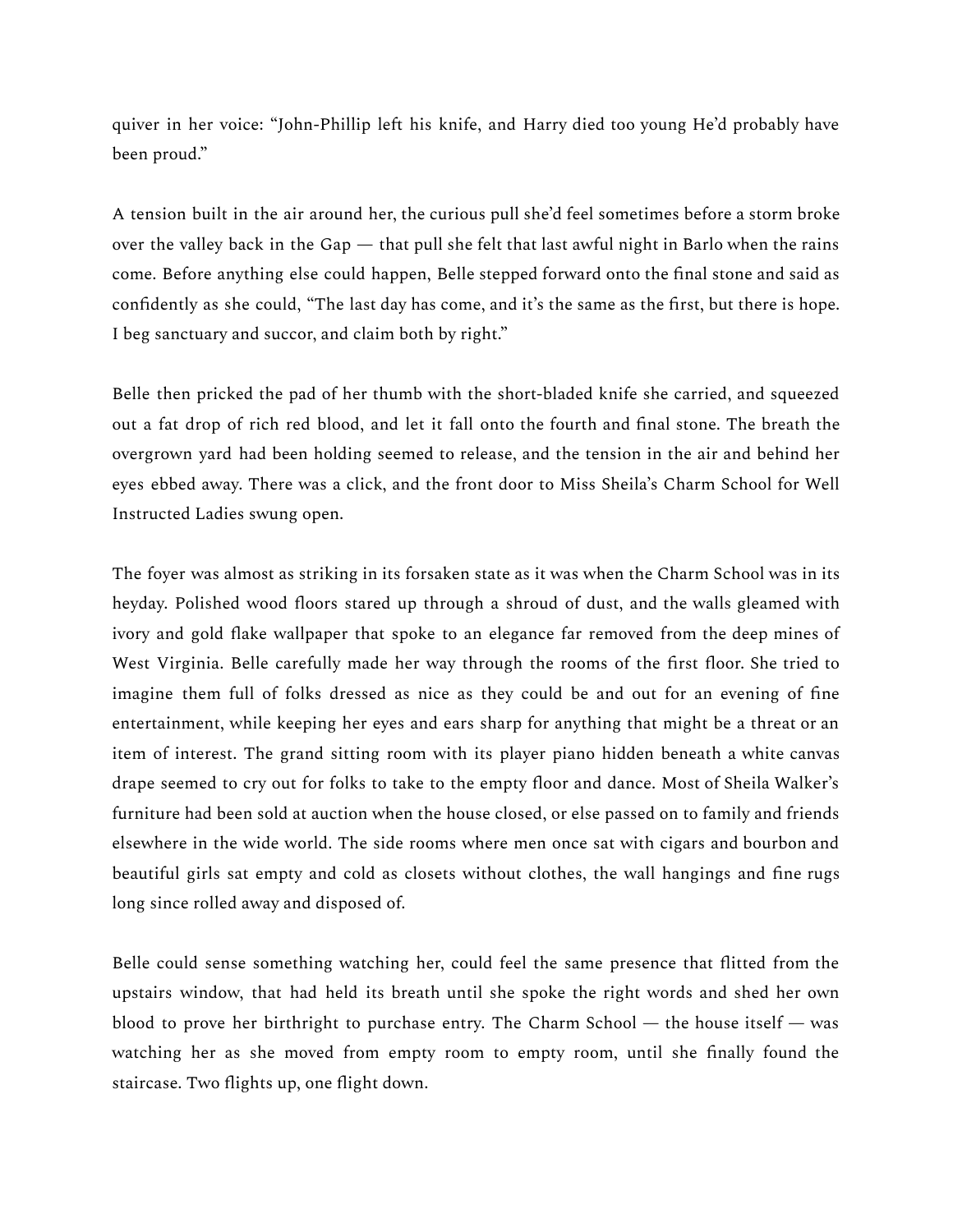Marcie had given her specific instructions. There would be nothing of value in the rooms on the upper floors. They had been stripped and scrubbed and left sitting empty when the house closed. There was no point in trying to salvage any furniture left behind, or anything large enough not to be carried out by Belle herself. If Melvin could have come along with the truck, that might be a different story, but the roads were in too bad a state for that. So Melvin waited for her at the end of the side road. He knew enough to understand that as much as he wanted to protect Miss Walker's niece, that this was family business, and Melvin Blevins knew well somethings could only be settled by blood.

In any case, no one was overly concerned about a few old dressers and bookcases. The room that Aunt Marcie's eldest sister Rosie had expressed concerns about was the downstairs room. When the Charm School was open for business, downstairs was simply off limits to everyone except Sheila Walker. Her daughters knew they could stand at the top of the stairs and call down to her if they needed her, and she'd answer them as she could. But often the work done in that room was dangerous and of a nature that had little to do with the family business. Sheila Walker's private bedroom was on the third floor with her girls', but the downstairs room was her sanctum. If there was anything left behind that could be of value to folks who served the Inner Dark or the Green, Belle would find it in the room at the bottom of those stairs.

She placed her foot down on the first step, and the walls trembled. With the next step, the air grew heavy with the scent of rotten cucumbers and venomous, slithering things that threatened to strike. As she placed her feet on the third step, a deep growl rumbled from the walls.

Belle sighed and stopped where she stood. "You let me in here. You've had my blood. You know who I am."

The growling stopped. The smell of snakes and befouled vegetation remained.

"Seriously? My mamaw is gone."

The stairs groaned under her feet.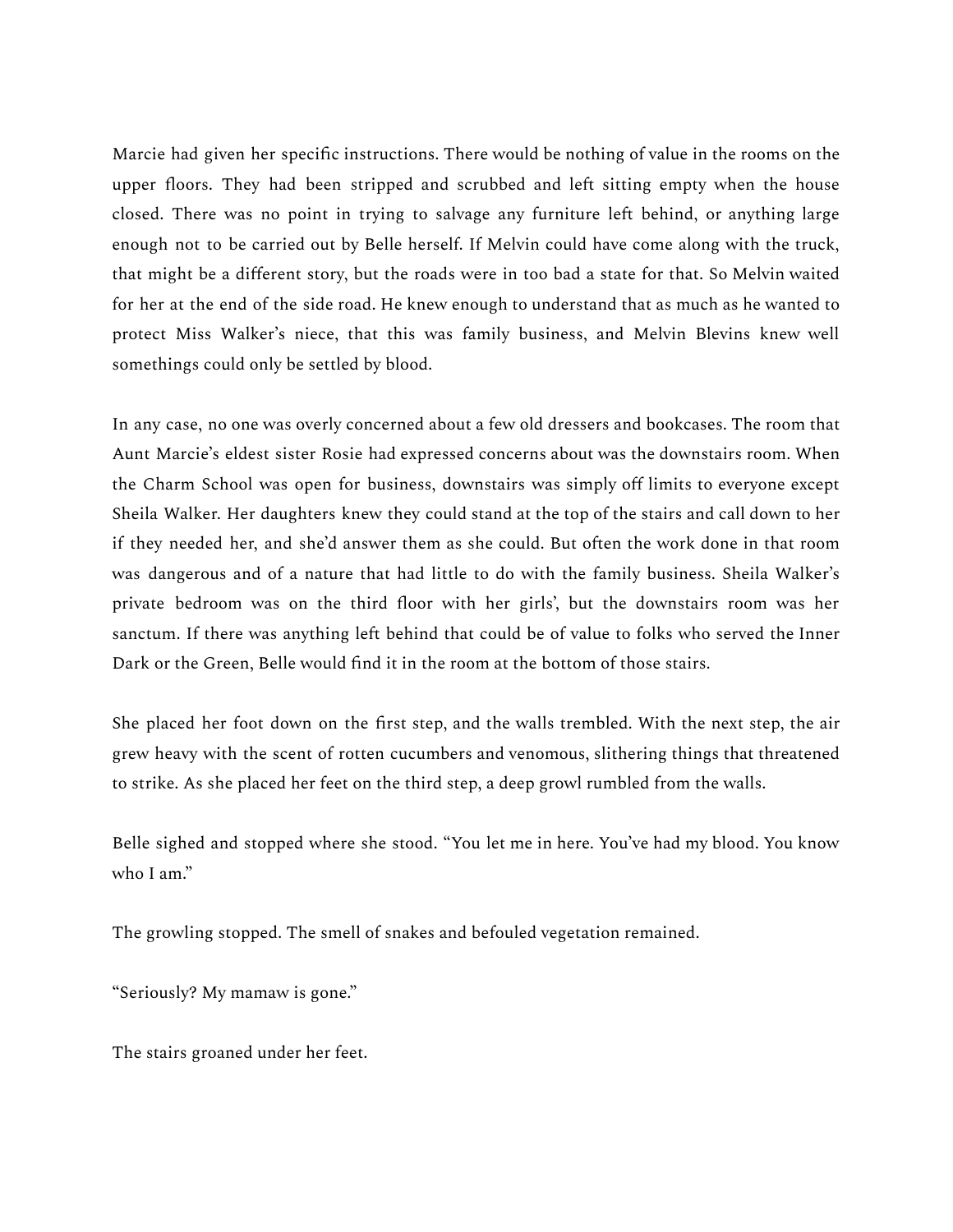"Sheila Walker left this world a long time ago, and I am of her blood. I come in kindness and in service to her memory. If you want to play games with me, house, I will sit here until they tear you down, or I pick apart the protections my mamaw put on this place myself."

The scent of potential snakebite faded, and Belle continued to the bottom of the stairs, which ended before a thick oaken door. She reached for the knob, which of course was stuck fast.

"Really?" she asked the air as the brass doorknob refused to budge. "Fine," she muttered as she squeezed her thumb to open the small wound she'd created earlier, smearing her blood across the keyhole. "I am the daughter of Carol Anne Walker, granddaughter of Sheila Walker, mistress and keeper of this place, and by the blood of my line, I command you to open to me, to keep no secret from me, and to stand not between me and my birthright. Open and give me what is mine!"

The lock gave a soft click — which somehow managed to sound resentful — and the door swung open. And Miss Belle walked into her mamaw's workroom for the first and only time. Her aunt Marcie had simply instructed her to trust her gift to guide her. Belle would know what to take what would best be kept in the family in the name of safety and in the name of the Green — she had assured her. In the face of all that awaited her in the downstairs room, it was little comfort. Bookshelves lined the entire west wall  $-$  generations of knowledge lay amongst the pages contained there, and Belle wondered if she'd know truly which ones to take and which to leave behind.

*Best to get at it,* she thought as she pulled a book of matches from her pocket to light the dusty candles that still waited in sconces along the walls, and in the cluster of candlesticks on her mamaw's sturdy desk.

She took her time perusing the shelves, and eventually — as Marcie predicted — felt her eyes drawn again and again to a few particular volumes. There were a couple of obvious ones marked with binding sigils, or fastened with straps and actual locks around their covers. A set of combs and a mirror that clearly bore her Aunt Ellie's handiwork rested on a nearby worktable. Those may or may not have been of value to anyone else, but Ellie might want them, so they went into Belle's satchel as well. She was about to move on to the next bookcase when a slim, hand bound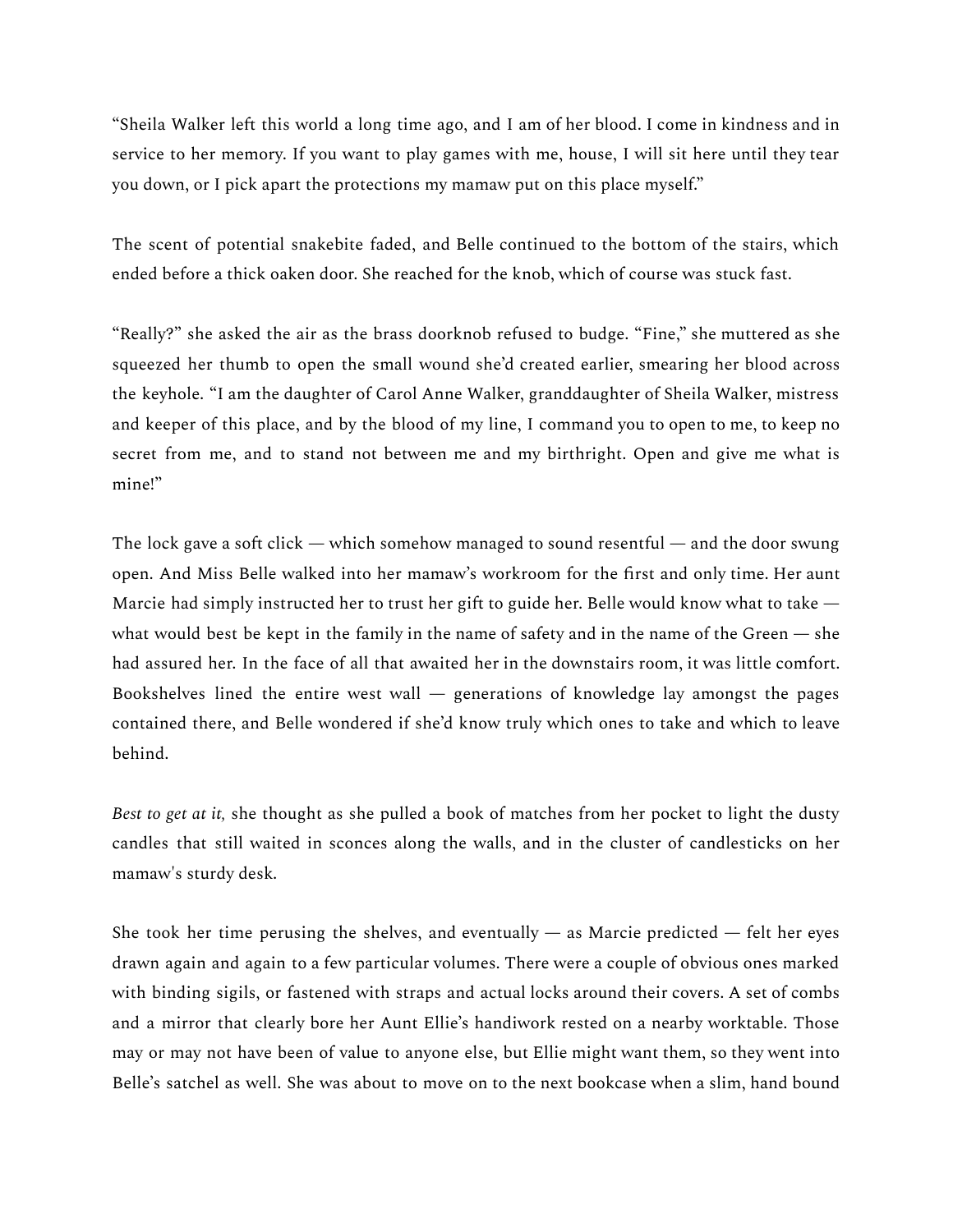volume caught her eye. It was a simple, cheap thing with a well worn cover stamped with a faded gilt print of a forest scene framing two words in curling script: "My Diary."

Belle felt a sudden pang of nostalgia. This was clearly something intended for a young girl, the sort of dime store gift that would make her feel special with its fancy script and decorative cover — and more importantly, its suggestion that someone felt her thoughts were worth writing down. She wondered if it had belonged to Priscilla Rose or one of the older Walker girls. Curious, she flipped the cover open.

Her heart nearly stopped in her chest. There, written in a careful, school-age hand on the first page, was her answer: Sheila Marietta Walker. This must have belonged to her mamaw when she was a girl. Belle eagerly flipped past it and began to read. What she found between those pages was a story she never could have imagined.

[I Cannot Escape the Darkness by Those Poor Bastards]

*There is a curse upon my every waking breath, And I cannot escape the darkness…*

Well hey there, Family. Feel free to curse my name — go ahead, I know you want to. I know we left you hanging there with Miss Belle holding what could be a lost piece of Walker family history that might just remake that part of the story as we know it. Well don't worry — you'll get that piece of the puzzle real soon. Just not right now.

However, Family, I would like to redirect your attention over to the newly revamped, reborn, and reincarnated incarnation of oldgodsofappalacha.com — redesigned and reimagined by one Miss Cam Collins, our own keeper of the coding cauldron — where you can complete your social media ritual, join us on the discord server, or get in on the Old Gods of Appalachia tabletop roleplaying game via backerkit if you didn't get your pledge in on Kickstarter. The link is right there  $-$  it's prominent, easy to find.

And if you care to write your name in our black book and support us in a financial fashion, well you can head on over to patreon.com/oldgodsofappalachia where for a reasonable monthly sum